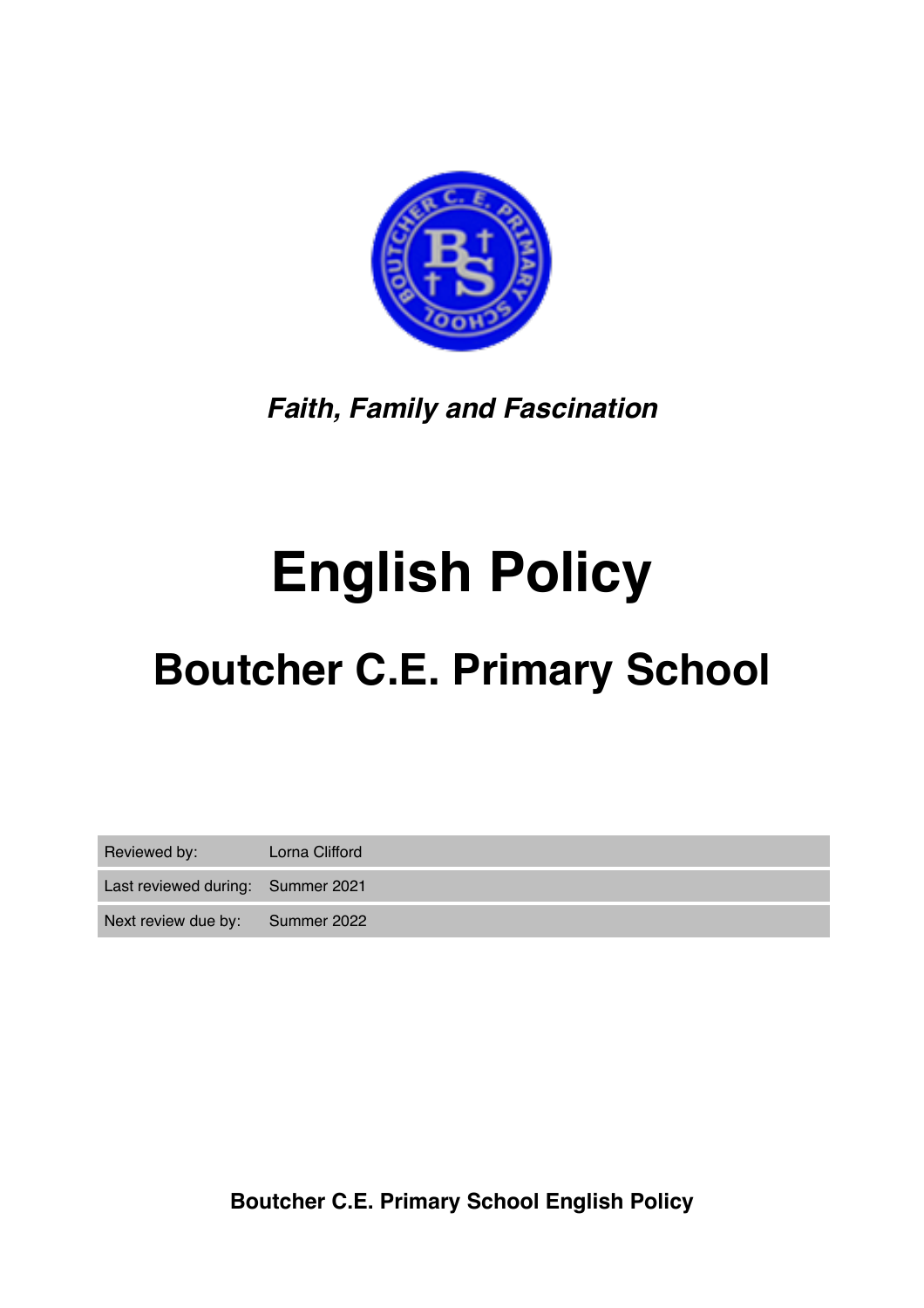#### **Aims**

The English National Curriculum (2014) states that:

#### *'The overarching aim for English in the National Curriculum is to promote high standards of language and literacy by equipping pupils with a strong command of the spoken and written language, and to develop their love of literature through widespread reading and enjoyment.'*

At Boutcher C.E. Primary School, we believe the exposure of children's literature within the primary school setting is vital as a rich context for learning; not only within English as a subject but to support building a reading culture throughout the school.

We aim to use high quality books that offer opportunities for empathy and can aid philosophical enquiry, as a means of developing the spoken language requirements through debates, drama and discussion using the issues raised through, and within, the text.

#### **Equal Opportunity**

We aim to promote equal opportunities for, and have high expectations of all pupils irrespective of age, race, gender, background, physical/sensory ability, intellect and special educational needs.

We aim to personalise our curriculum, where appropriate, in order to fully engage and motivate all our pupils.

We analyse data from our monitoring procedures and are aware of any vulnerable groups and target support where appropriate.

We have high expectations of all our children and aim to overcome any potential barriers to their learning.

*For further information please refer to the Equal Opportunities Policy.* 

## **Writing Curriculum**

At Boutcher C.E. Primary School, we believe that the mastery of written language is one of the most powerful gifts that we can provide to our children. We believe that writing should be purposeful, rich and enjoyable for all.

#### **Aims**

- to have real reasons to write whether to explain, persuade, inform or instruct and that where possible, this can be embedded within our text or linked to a curriculum area
- to make writing opportunities meaningful; whether short or long, and to have a clear audience for their writing
- to develop stamina and skills to write at length, with accurate grammar, punctuation and spelling
- to help the children to develop an understanding that writing is both essential to thinking and learning and enjoyable in its own right
- to enable children to improve their writing through the editing process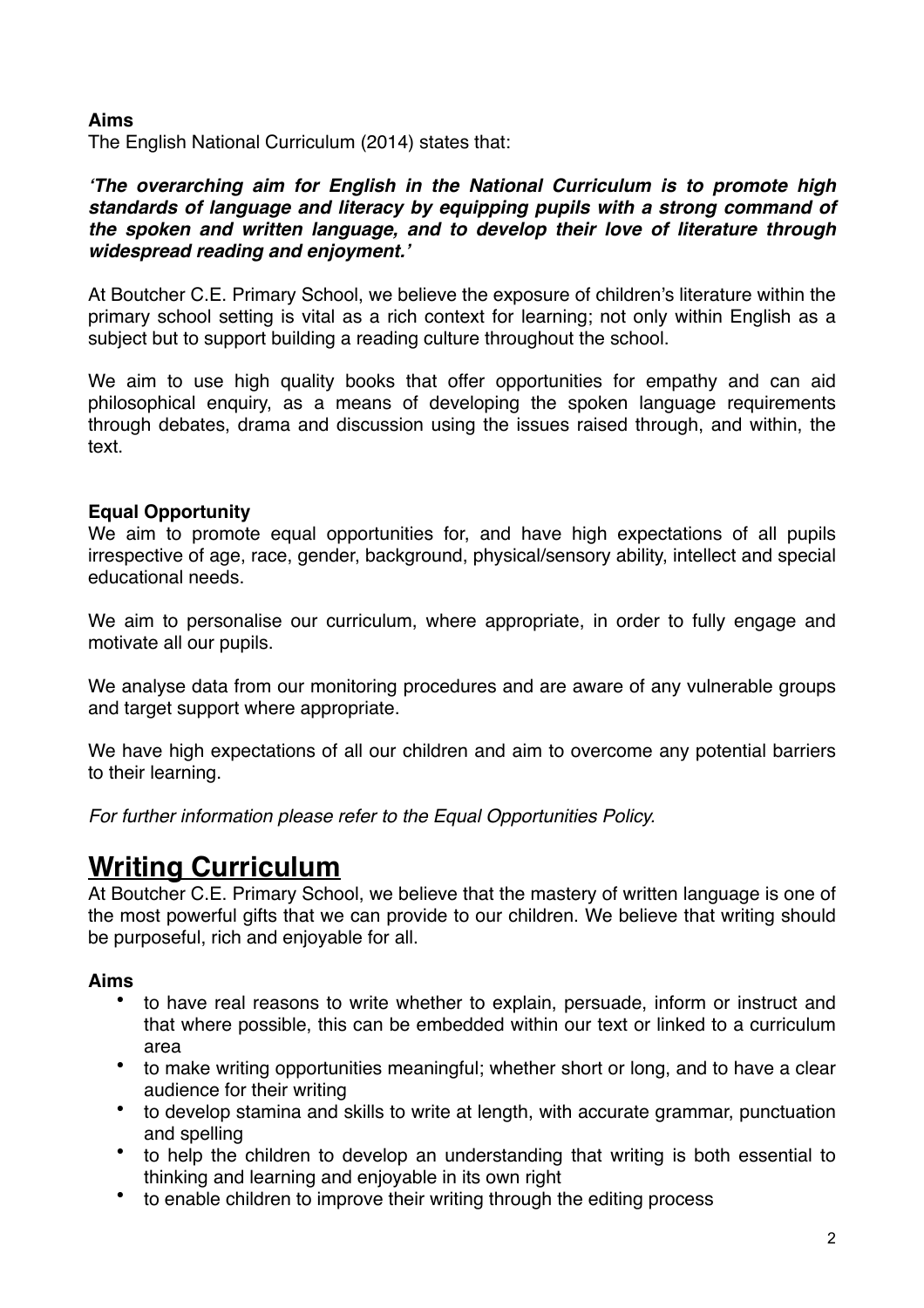#### **Organisation and Delivery of Writing**

High quality texts are at the core of our English teaching. By placing books at the core, we are allowing teachers to use them as the context for the requirements of the National Curriculum. The National Curriculum states that:

#### *'This guidance is not intended to constrain or restrict teachers' creativity, simply to provide the structure on which they can construct exciting lessons.'*

Working alongside The Literary Curriculum, we have developed a programme of texts from Reception through to Year Six, which include a range of genres and allow for full coverage of the National Curriculum objectives. Teaching staff attend regular training and new books are brought into the selection of texts from this. Where possible, we make thematic links with other areas of the curriculum.

#### **Early Years Foundation Stage**

In the Foundation Stage, there is a big emphasis on phonics and letter formation. The structure of the week for English lessons is as follows:

In structured English lessons, children hear the phoneme and the lesson focuses on the recognition of this. Children learn and practise writing the grapheme for the phoneme (both lower and upper case using the Nelson Handwriting Scheme). During this lesson, a book is introduced and read which uses this phoneme.

In the Foundation Stage, we follow a sequences progression grid created by The Literacy Curriculum. This links phonics teaching with suitable texts.

#### **Key Stages One and Two**

In order to meet the objectives of the 2014 National Curriculum and to ensure that children are inspired and have a meaningful purpose to write, stimulating texts are carefully chosen and used as a starting point for their writing.

We have developed a programme of texts which ensures that children have access to a range that provide thorough coverage of National Curriculum objectives. We use many of the planning sequences taken from The Literacy Curriculum, of which we have an annual subscription. Planning sequences are adapted and personalised to ensure all access arrangements can be made to support children with the requirements.

#### **Baseline Expectations:**

- to teach English lessons four times a week lasting approximately one hour each
- to ensure SPaG objectives are included in each of our daily English lessons
- to plan and teach English lessons from a carefully selected text or film
- to plan for opportunities for independent writing

#### **Writing Curriculum Planning**

We follow the Southwark 'Performance Indicators in Writing' objectives which are taken from the National Curriculum when planning for writing across the school.

A medium-term plan (MTP) created by *The Literacy Curriculum* for each text is used which includes grammar, spelling and punctuation objectives for that year group. This is a working document and teachers are encouraged to make changes as necessary in response to their teaching and the needs of the class. A notebook file / PowerPoint is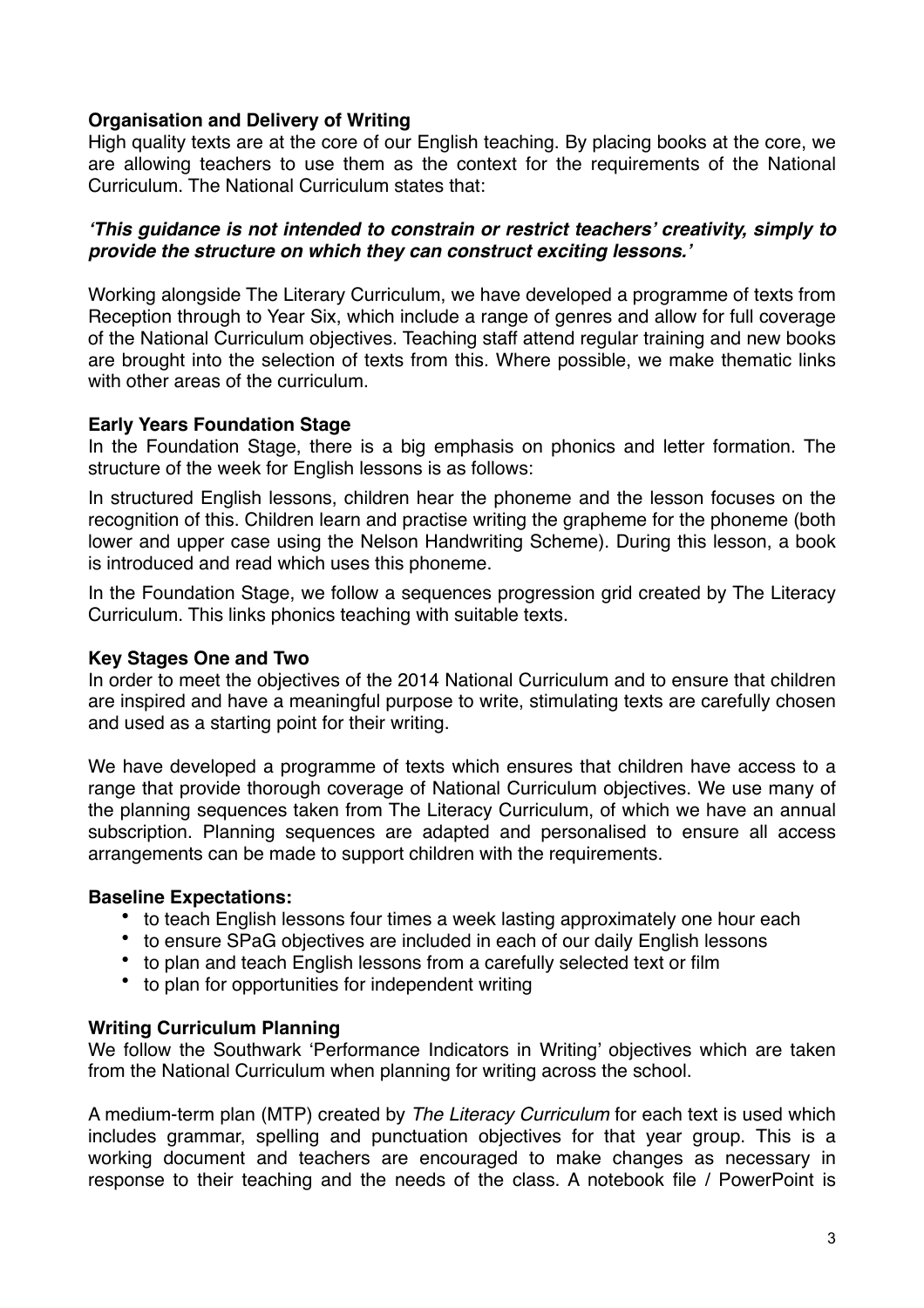created which builds on the MTP. The English Coordinator supports with planning as needed.

#### **Assessment**

Assessment is a continuous process which both reinforces teacher/pupil planning and provides clear information for others. Assessment is monitored termly by co-ordinators and regularly by SLT in weekly Secret Student monitoring and through 'book looks'.

Moderation is a necessary process in order to ensure consistency when making judgements on progress and attainment. It also highlights gaps in learning and next steps in teaching. Moderation takes place both in school between staff, at meetings held between local schools and through the attendance of moderation sessions led by Southwark.

### **Approaches to support Writing**

#### **Spellings**

In Year One, children take home five spelling words each week whilst the rest of the school take home ten to learn. Every child is tested on a Wednesday and taught the new spelling rule for the next set of spellings. The school has a subscription to *Readiwriter* and a task is set each week for that particular spelling pattern, which is completed at home as part of their homework.

#### **Spelling, Punctuation and Grammar (SPaG)**

In order to meet the SPaG objectives of the 2014 National Curriculum, SPaG skills lessons are taught weekly in Years One – Six. We recognise the importance of children having the chance to apply these skills, so ensure that these objectives are also covered in all English lessons and that they have plenty of opportunities to apply these skills through a range of written genres and across all subjects.

#### **Handwriting and Presentation**

Please refer to the Handwriting and Presentation Policy for further information.

## **Reading Curriculum**

At Boutcher C.E. Primary School, we believe that reading is an important life skill and we strive for all children to enjoy and value it. We recognise that enjoyment in reading arises from deriving meaning from text. It is our aim to develop and create passionate readers for life.

#### **Aims**

- to help children to become confident, independent readers, through an appropriate focus on the reading content domain
- to use phonological awareness to decode and encode words
- to help children to be able to read with fluency, accuracy, understanding and enjoyment
- to develop enthusiastic and reflective readers, through contact with challenging and substantial texts

#### **Organisation and Delivery of Reading**

High quality texts are at the core of our teaching of reading. Where possible, guided reading is taught using the same text as that used for the writing curriculum. We are in the process of developing a range of texts across KS1 and KS2 which include a range of genres. If we are able to, we make thematic links with other areas of the curriculum.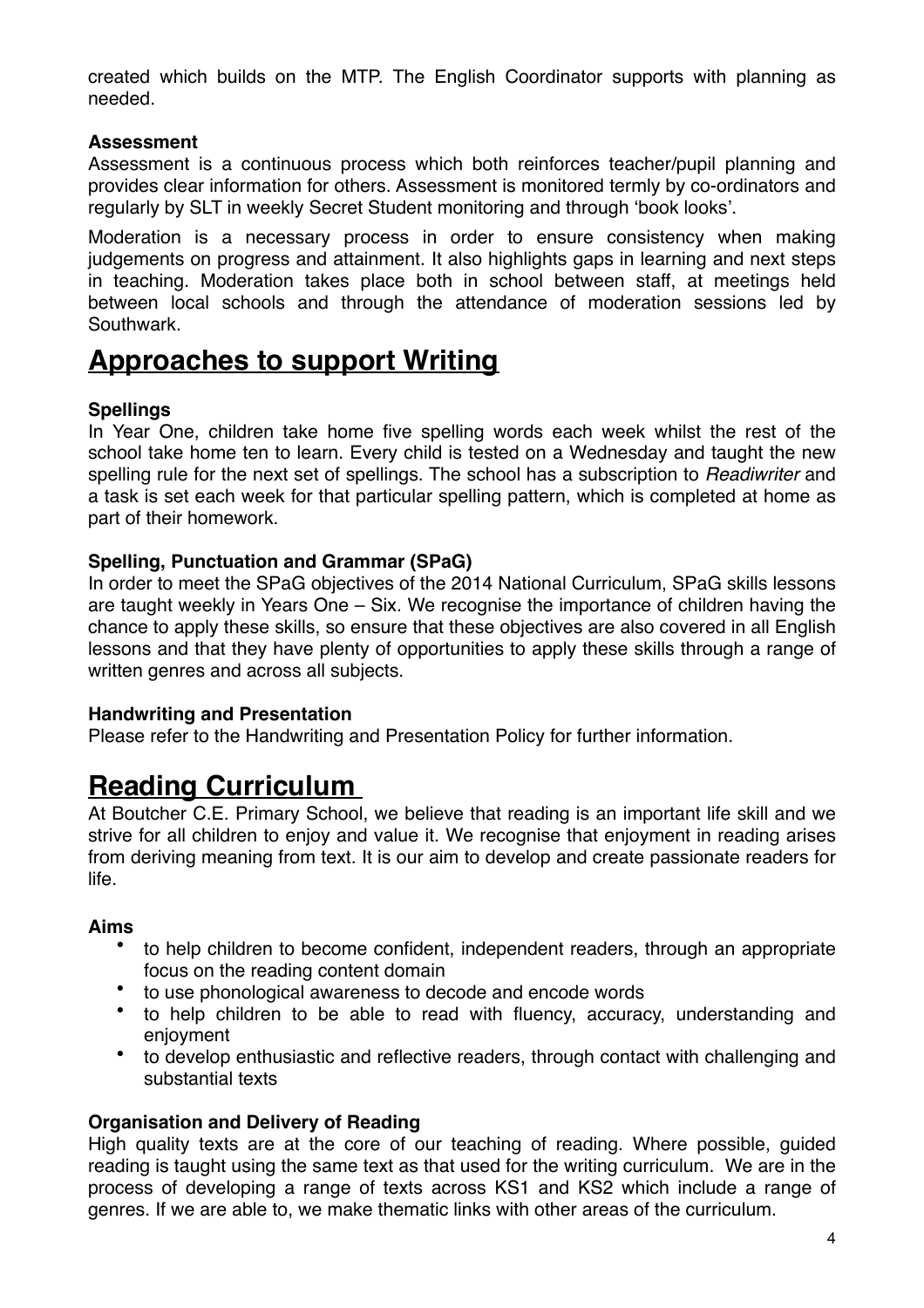#### **Early Years Foundation Stage**

#### **Key Stages One and Two**

We aim to instil a passion for reading in all our children and therefore Guided Reading is integral in our school curriculum. At Boutcher C.E. Primary School, we have adapted a reciprocal teaching approach to Guided Reading, which is taught as a whole class, with children partnered in near-ability pairings.

This approach has been adapted in order to develop the children's comprehension skills and to develop their ability to question things themselves. It also gives them the opportunity to read aloud, develop decoding skills and intonation and expression as well as for child led dialogue, which is an important element of these lessons.

All children complete tasks in their read and respond journals in response to what they have read which further develops skills of the Key Stage One and Key Stage Two content domain. Each area has been reworded into child friendly language.

#### **Teaching and Learning in Reading**

#### **Baseline Expectations:**

- One to one reading must take place in Reception and in Years One and Two. Children in Reception must read with an adult at least twice a week (specific children more than this) and every child must read at least once a week with an adult in Years One and Two.
- Guided Reading must take place four times a week in Years One Six. This lesson should last between thirty and forty minutes.
- Comprehension must be taught weekly in Years Two Six to develop a range of reading skills.
- Each class has a weekly visit to the school library. For more information, refer to the 'reading for pleasure' statement.

#### **Reading Curriculum Planning**

We follow the KS1 and KS2 Content Domain and Southwark 'Performance Indicators in Reading' objectives when planning reading across the school.

Teachers plan for Guided Reading, where appropriate, using the same book studied during English lessons. This allows for a deep discussion of the texts and for every child to access suitably challenging reads. KS1 and KS2 planning templates focus heavily on each area of the Content Domain and encourage teachers to plan questions which provide broad coverage of each objective within it. Included within our subscription to The Literary Curriculum are 'Literary Leaves' which also form part of our planning. The English Coordinator works alongside the teachers to plan for good coverage of both non-fiction, fiction and poetry throughout the year. We also try to select books where possible that support their learning in other areas of the curriculum.

## **Approaches to support Reading**

As well as guided reading lessons, we have the following approaches to teach and develop reading skills:

#### **Phonics**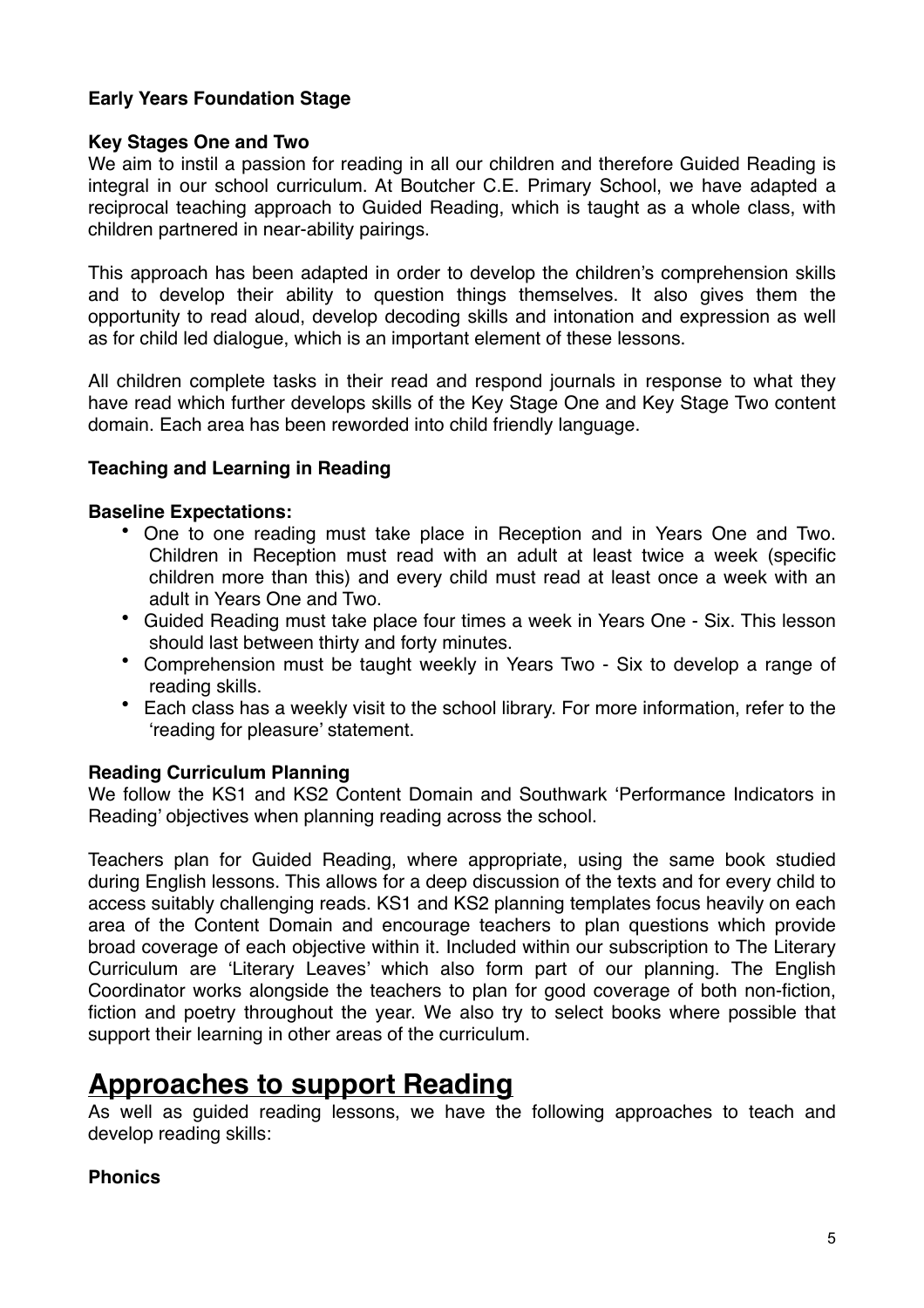We begin the process of learning to read in the Foundation Stage, where we believe that the systematic teaching of phonics is the fastest and most effective way of getting young children to start reading. For information on how phonics is implemented and taught in the Foundation Stage and in Key Stage One, please refer to the Phonics policy.

#### **The School Library**

All children are provided with the opportunity to borrow one book each week from the library. Children are encouraged to choose books which they are interested in and this helps to promote a reading for pleasure ethos. A library club is run each morning for children in Key Stage Two and the school librarian is there to support children with their reading comprehension.

#### **Key Stage Two class Librarians**

Each year, children in Key Stage Two are given the opportunity to apply for the role of class librarian. They work alongside the school librarian to develop a love of reading and meet regularly to discuss and action how this can be done school-wide. They are involved in learning walks, leading assemblies and general care of the school library and their own class libraries.

#### **Class Libraries**

Each class has a dedicated reading area which offers a space that is inviting and engaging into a world of interesting pictures, stories, books and other reading material. For teachers, a reading corner in the classroom gives a platform where they can support and facilitate children to make meaning while reading.

#### **Reading Partners**

We are in our fourth year of a reading partnership with members of a lawyer firm who visit school weekly to read with specific children. During this time, they develop comprehension skills through questioning and discuss vocabulary. This success of this is monitored through termly questionnaires completed by the children.

#### **Reading at home**

There is an expectation that children read regularly and this is monitored by class teachers and support staff. Each child has a reading journal which is completed by parents, carers, children and staff to record update on their reading. The books in the Key Stage Two book corners are all given a colour which represents a level. Children select a book from the colour at which they have been assessed as reading at. Teachers assess this regularly and move children through the colours when they are ready.

#### **Readathon**

For two years, we have held a readathon to further develop a love of reading in school as well as to raise money to purchase new books for the library and class reading corners.

## **Approaches to support the Spoken Language**

Throughout the school we aim to:

- provide a range of situations, audiences and activities which encourage children to develop confidence and competence in the spoken language
- develop children's awareness that different situations require different forms of oral expression
- develop the mechanical skills required for effective oral communication, e.g. voice projection, tone, clarity, pace of speech
- recite and perform a range of age appropriate poetry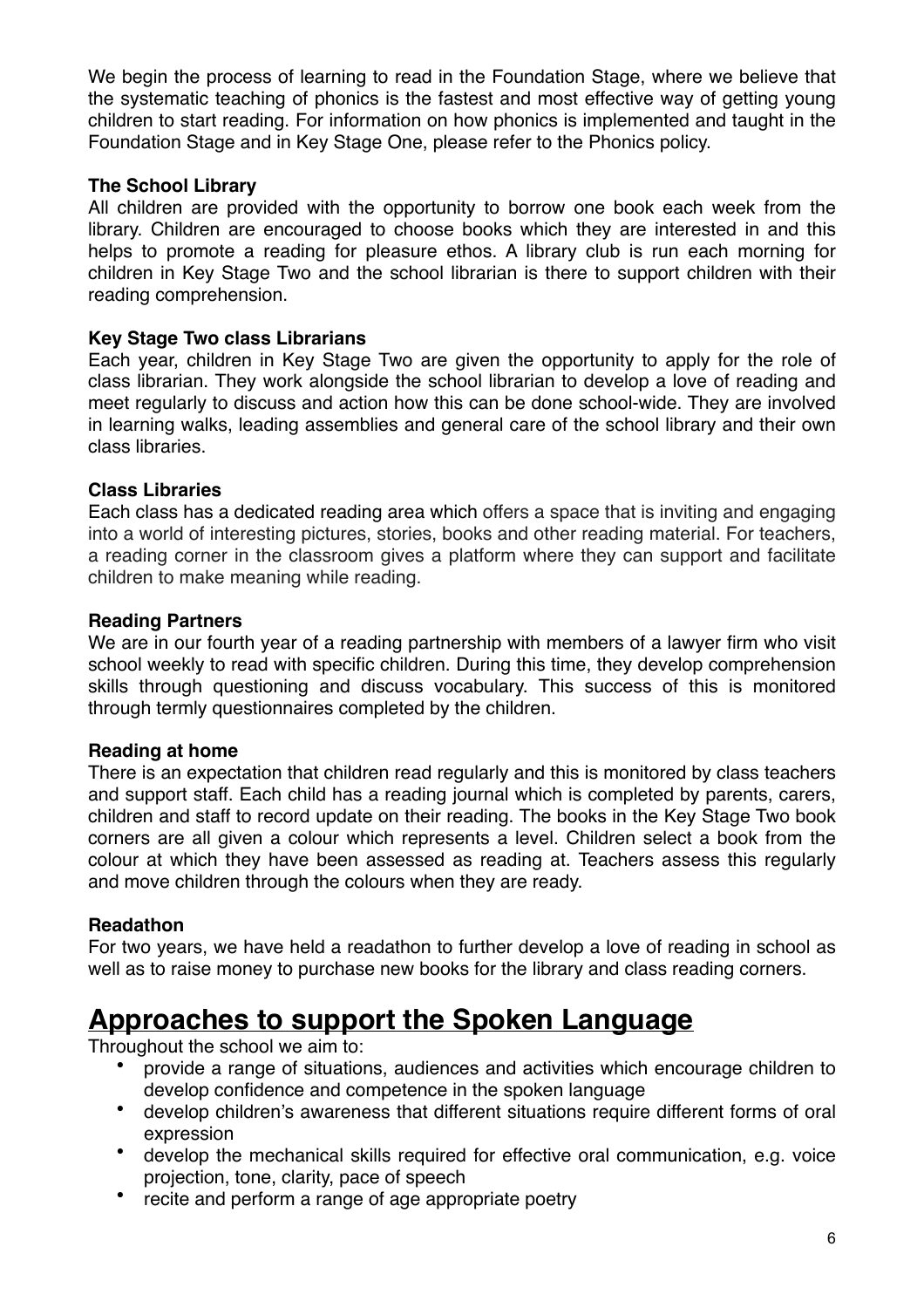sing songs

Children in Key Stages One and Two are regularly involved in workshops with The Unicorn Theatre based in London Bridge. Teachers attend training sessions and work alongside specialised practitioners to lead the children in developing their spoken language skills. Children also have the chance to attend theatre productions and see performances linked with the text they are following and/or their theme.

Pupils in Years Five and Six are part of the Burnett News Club, which is run by the Economist Educational Foundation. Through this, children develop their critical thinking and literacy skills through open discussions about current affairs. The four skills embedded across all content and activities are scepticism, reasoning, speaking up and openmindedness and serve as important and necessary life skills.

The Literacy Curriculum encourages teachers to give children rich experiences linked to the text and regular opportunities to discuss and act out topics covered. We believe that the Literacy Curriculum helps children to develop a rich vocabulary through choices of quality text, immersion in the language of the text, discussion and drama activities.

Teaching strategies which have been developed from the Literary Curriculum include:

- role on the wall
- freeze-framing<br>• conscience alle
- conscience alley<br>• hot seating
- hot seating<br>• role playing
- role playing
- drama

Children are also expected to be involved in services and class assemblies from the Foundation Stage and are taught to be confident when performing to an audience.

#### **Working and Vocab Walls**

Each class has a working wall and/or vocab wall where vocabulary is displayed for children to access and to support language and spelling. The vocab wall is split into two criteria: Tier Two – these words are sophisticated words, more commonly found in written text and move the speech and writing from more social, conventional language to a more formal, sophisticated language which can be fundamental to academic success and Tier Three – these words are specific to topics and have a limited use outside of the context that they are used in. Every week, a new Tier Two word is introduced to each class and short activities and games are led around this to develop…

## **Outside Agencies**

The school has links with a number of outside agencies and specialist teachers to promote and enhance the delivery of English, namely:

- The Literary Curriculum
- Burnett News Club (run by the Economist Educational Foundation)
- The Unicorn Theatre
- CLPE